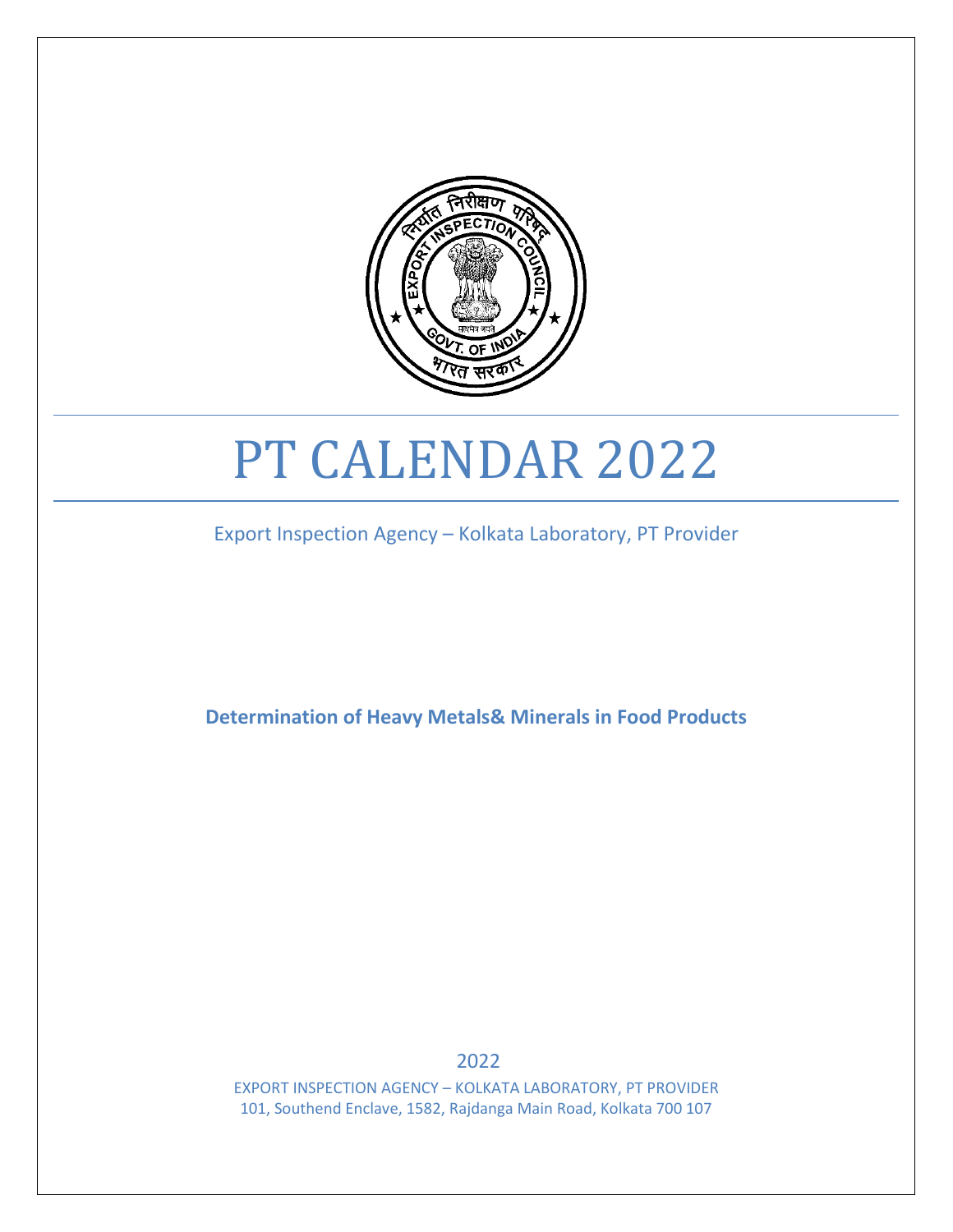

#### **Export Inspection Agency-Kolkata Laboratory Proficiency Testing Provider 101, Southend Conclave, 1582, Rajdanga Main Road, Kolkata 700 107**



## **Annual Proficiency Testing Schedule – 2022**

| Sr.<br>N <sub>0</sub><br>$\bullet$ | Analyte/<br>Parameter#        | <b>Matrix</b>                                        | <b>PT</b> Round<br><b>Number</b> | PT<br><b>Schedule</b> | <b>Last date for</b><br>registration | Participation<br>Fee (Rs.) |
|------------------------------------|-------------------------------|------------------------------------------------------|----------------------------------|-----------------------|--------------------------------------|----------------------------|
|                                    | Heavy metals &<br>Minerals    | Fruits/Vegetables<br>and its Products<br>(Vegetable) | <b>FV-0122HM</b>                 | Apr 2022              | 15.04.2022                           | 15,000.00                  |
| $\overline{2}$                     | Heavy metals $\&$<br>Minerals | Food & Agriculture<br>Products (Tea)                 | FA-0222HM                        | Jul 2022              | 15.07.2022                           | 15,000.00                  |
| 3                                  | Heavy metals $\&$<br>Minerals | <b>Beverages</b>                                     | <b>BV-0322HM</b>                 | Oct 2022              | 14.10.2022                           | 15,000.00                  |
| 4                                  | Heavy metals                  | Fish and Fishery<br>Products                         | FF-0422HM                        | Dec 2022              | 15.12.2022                           | 15,000.00                  |

**#Heavy Metals - Lead, Arsenic, Cadmium, Mercury, Copper; Minerals - Zinc and Iron;**

#### **Note**:

- 1. The above mentioned fees are excluding tax. The present tax 18% GST has to be paid along with fee.
- 2. Payment shall be made through online gate way payment portal i[nhttps://eicindia.gov.in](https://eicindia.gov.in/)
- 3. While making online payment, PT round number may be fed as "Purpose of Payment" column.
- 4. Discount Policy- No Discount is offered on the above fee.
- 5. The fee prescribed above is inclusive of participation fee, shipping charges within India.
- 6. Samples shipping charges outside India, will be charged at actual from the participants.Further any customs clearing charges will have to be borne by participating laboratory.
- 7. Service would be rendered on first come first serve basis.
- 8. Interested laboratories have to register by submitting duly filled registration form along with advance payment.
- 9. Accredited Scope of Export Inspection Agency Kolkata Laboratory, PT Provider may be verified in NABL website.